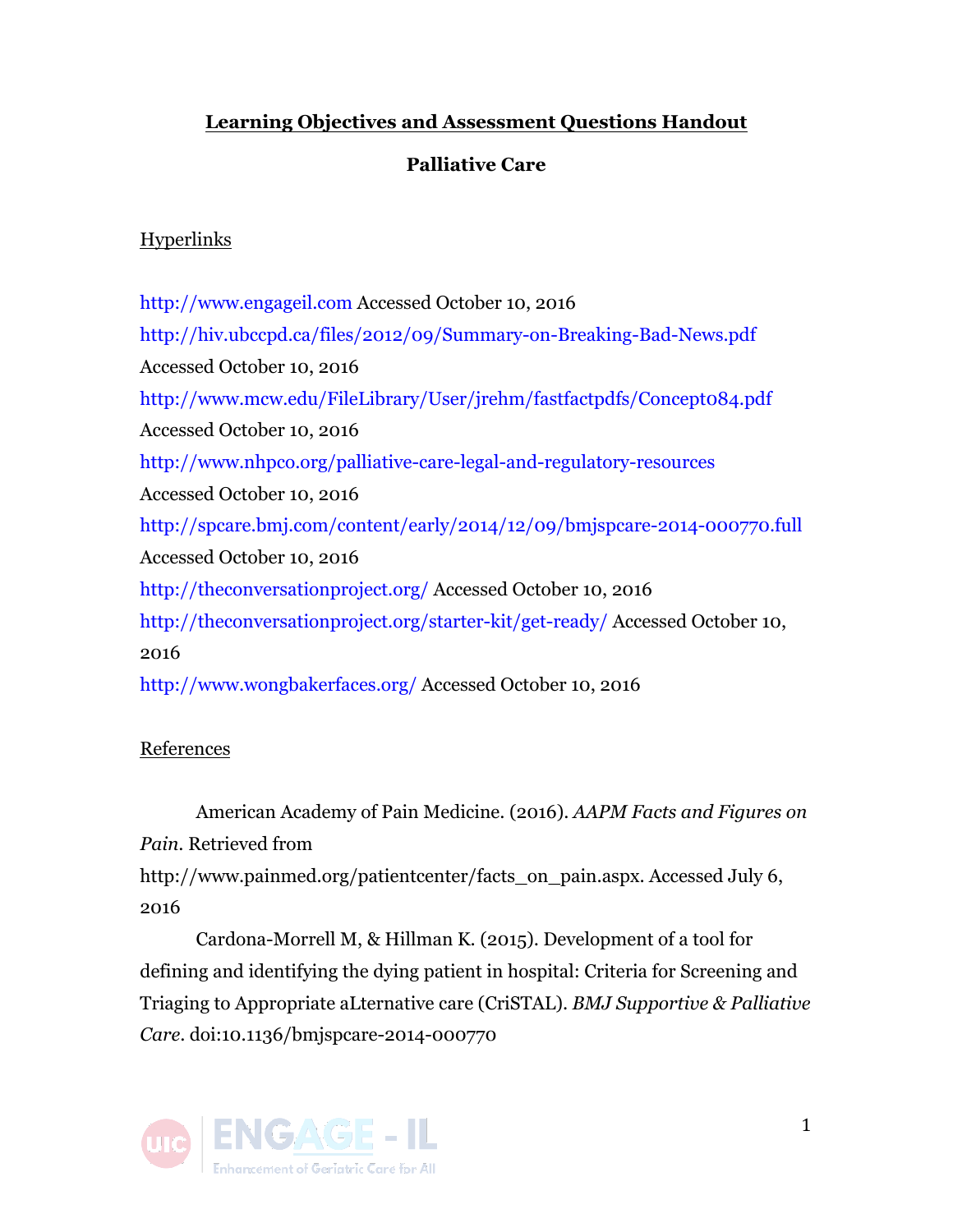Christakis NA. (1999). *Death foretold*. Chicago, IL: University of Chicago Press.

Connor SR, Pyenson B, Fitch K, Spence C, & Iwasaki K. (2007). Comparing hospice and nonhospice patient survival among patients who die within a three-year window. *J Pain Symptom Manage*, 33(3), 238-246. doi:10.1016/j.jpainsymman.2006.10.010

Eggermont LH, Leveille SG, Shi L, Kiely DK, Shmerling RH, Jones RN, Guralnik JM, & Bean JF. (2014). Pain characteristics associated with the onset of disability in older adults: the maintenance of balance, independent living, intellect, and zest in the Elderly Boston Study. *J Am Geriatr Soc*, 62(6), 1007- 1016. doi:10.1111/jgs.12848

Gattellari M, Butow PN, Tattersall MH, Dunn SM, & MacLeod CA. (1999). Misunderstanding in cancer patients: why shoot the messenger? *Ann Oncol*,  $10(1), 39-46.$ 

Gruneir A, Mor V, Weitzen S, Truchil R, Teno J, & Roy J. (2007). Where people die: a multilevel approach to understanding influences on site of death in America. *Med* Care *Res* Rev, 64(4), 351-378. doi:10.1177/1077558707301810 International Association for the Study of Pain. (2012). *IASP Taxonomy*. Retrieved from http://www.iasp-pain.org/Taxonomy. Accessed July 6, 2016 Keefe FJ, Porter L, Somers T, Shelby R, & Wren AV. (2013). Psychosocial interventions for managing pain in older adults: outcomes and clinical implications. *Br J Anaesth*, 111(1), 89-94. doi:10.1093/bja/aet129

Koretz RL. (2007). Do data support nutrition support? Part II. enteral artificial nutrition. *J Am Diet Assoc*, 107(8), 1374-1380. doi:10.1016/j.jada.2007.05.006

Mackillop WJ, Stewart WE, Ginsburg AD, & Stewart SS. (1988). Cancer patients' perceptions of their disease and its treatment. *Br J Cancer*, 58(3), 355- 358.

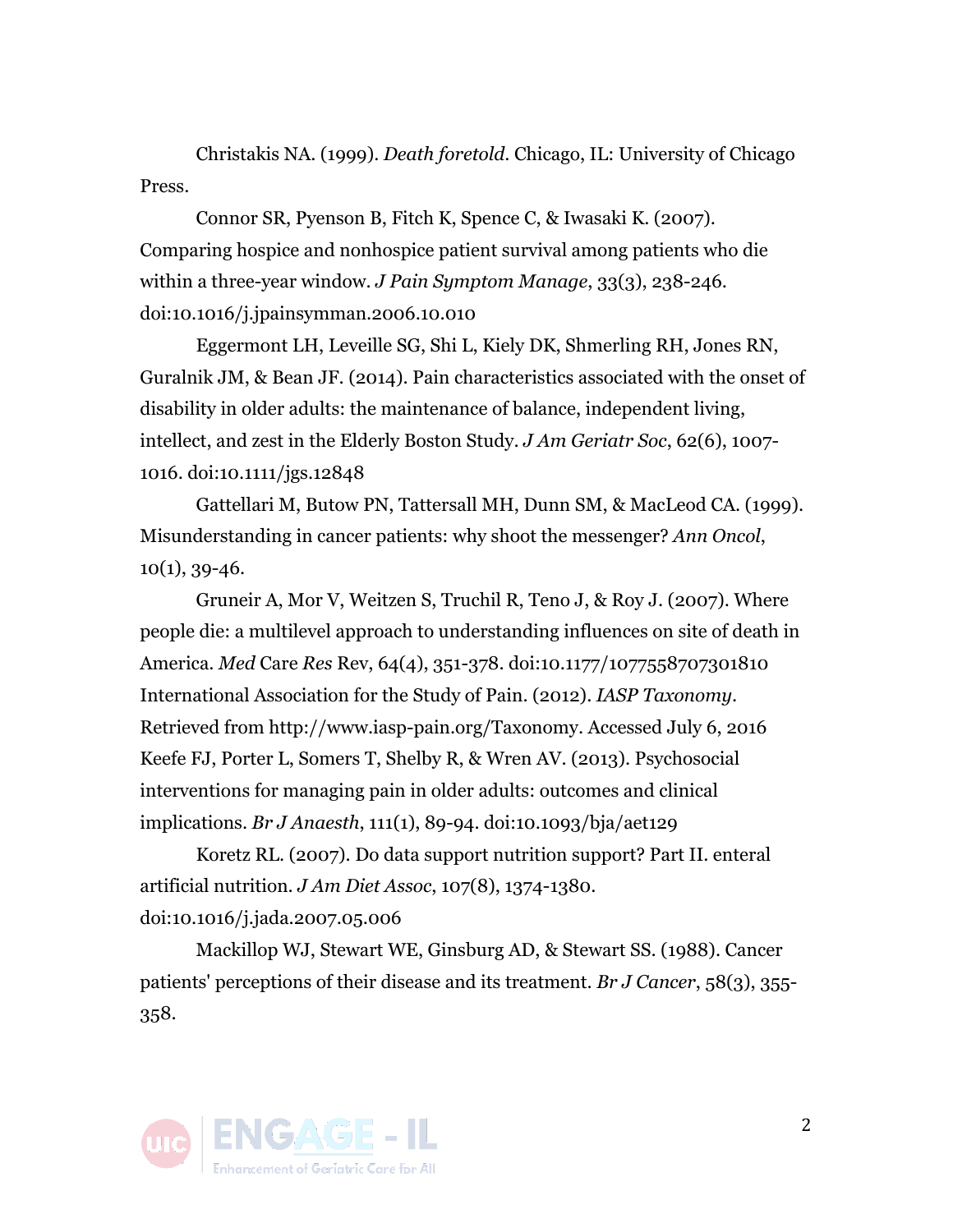Matos M, Bernardes SF, & Goubert L. (2016). The relationship between perceived promotion of autonomy/dependence and pain-related disability in older adults with chronic pain: the mediating role of self-reported physical functioning. *J Behav Med*. doi:10.1007/s10865-016-9726-x

McCann RM, Hall WJ, & Groth-Juncker A. (1994). Comfort care for terminally ill patients. The appropriate use of nutrition and hydration. *JAMA*, 272(16), 1263-1266.

National Hospice and Palliative Care Organization. (2016). *An explanation of palliative care*. Retrieved from http://www.nhpco.org/palliative-care-4. Accessed July 6, 2016

Palecek EJ, Teno JM, Casarett DJ, Hanson LC, Rhodes RL, & Mitchell SL. (2010). Comfort feeding only: a proposal to bring clarity to decision-making regarding difficulty with eating for persons with advanced dementia. *J Am Geriatr Soc*, 58(3), 580-584. doi:10.1111/j.1532-5415.2010.02740.x Sampson EL, Candy B, & Jones L. (2009). Enteral tube feeding for older people with advanced dementia. *Cochrane Database Syst Rev*(2), Cd007209. doi:10.1002/14651858.CD007209.pub2

Stanford University School of Medicine. (2016). *Where do Americans die*? Retrieved from https://palliative.stanford.edu/home-hospice-home-care-of-thedying-patient/where-do-americans-die. Accessed July 6, 2016

Stubbs B, Binnekade T, Eggermont L, Sepehry AA, Patchay S, & Schofield P. (2014). Pain and the risk for falls in community-dwelling older adults: systematic review and meta-analysis. *Arch Phys Med Rehabil*, 95(1), 175- 187.e179. doi:10.1016/j.apmr.2013.08.241

Temel JS, Greer JA, Muzikansky A, Gallagher ER, Admane S, Jackson VA, Dahlin CM, Blinderman CD, Jacobsen J, Pirl WF, Billings JA, & Lynch TJ. (2010). Early palliative care for patients with metastatic non-small-cell lung cancer. *N Engl J Med, 363*(8), 733-742. doi:10.1056/NEJMoa1000678

Weeks JC, Catalano PJ, Cronin A, Finkelman MD, Mack JW, Keating NL, & Schrag D. (2012). Patients' expectations about effects of chemotherapy for